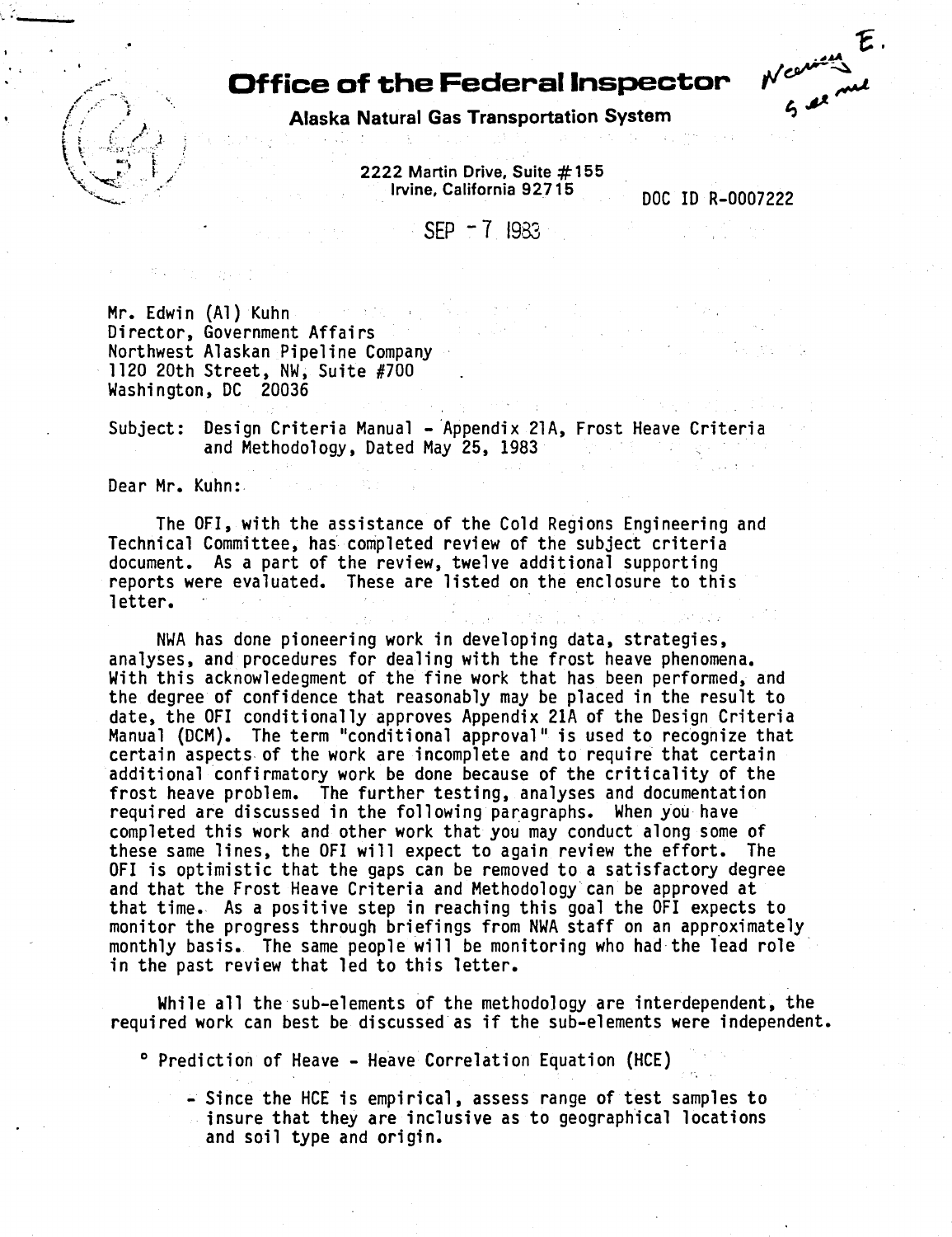- Continue the lab test program until there is coverage with good (category 1 & 2) tests as discussed above.
- At. the completion of the testing, re-evaluate the HCE.
- Test revised HCE against field test data (CPTS and Fairbanks).
- o Field Tests
	- Continue data collecting from the five Chilled Pipe Test Sites until at least mid summer of 1984 unless it can be demonstrated that no data needed for further development of criteria is being generated on a site-by-site basis.
	- Continue Fairbanks Test Site until it can be demonstrated that no data needed for further criteria development is being generated. Test sections 9, 11, and 12 are especially critical as sufficient strains must be developed to adequately test the predictive capabilities of FROSTY.
	- Upon closure of a test site, validate the instrumentation and sample insulation for moisture and deterioration tests.
	- At some point in time after work on HCE and Frosty has been completed, make predictions for all available field tests to extend at least to the estimated closing date and provide OFI with the predictions.
- 0 Battelle Thermal Model (BTM) The model appears to work well for predicting frost bulb development around an uninsulated pipe.
	- Very little verification was presented in the report on the model. If such verification and testing has not been done, it should be performed and furnished to the OFI.
	- The Geodyne model is coupled with the BTM in predicting frost<br>bulb development. Provide OFI with a report on the model along<br>with validation data.
	- Design climate data should be updated for use in frost heave design and provided to the OFI.
	- Apply the model to fully insulated pipe test sections and compare to test data.
	- Apply the model to the partially insulated pipe (300°) and show effects for various soil conditions.
- ° Frosty Frost Heave Analysis of an Inelastic Pipe in a Rate Dependent<br>Soil Medium The model appears to be a substantial improvement over Piplin III for use in the frost heave analysis, although the simulation of strains for Test Sections 9, 11, and 12 were not sufficiently close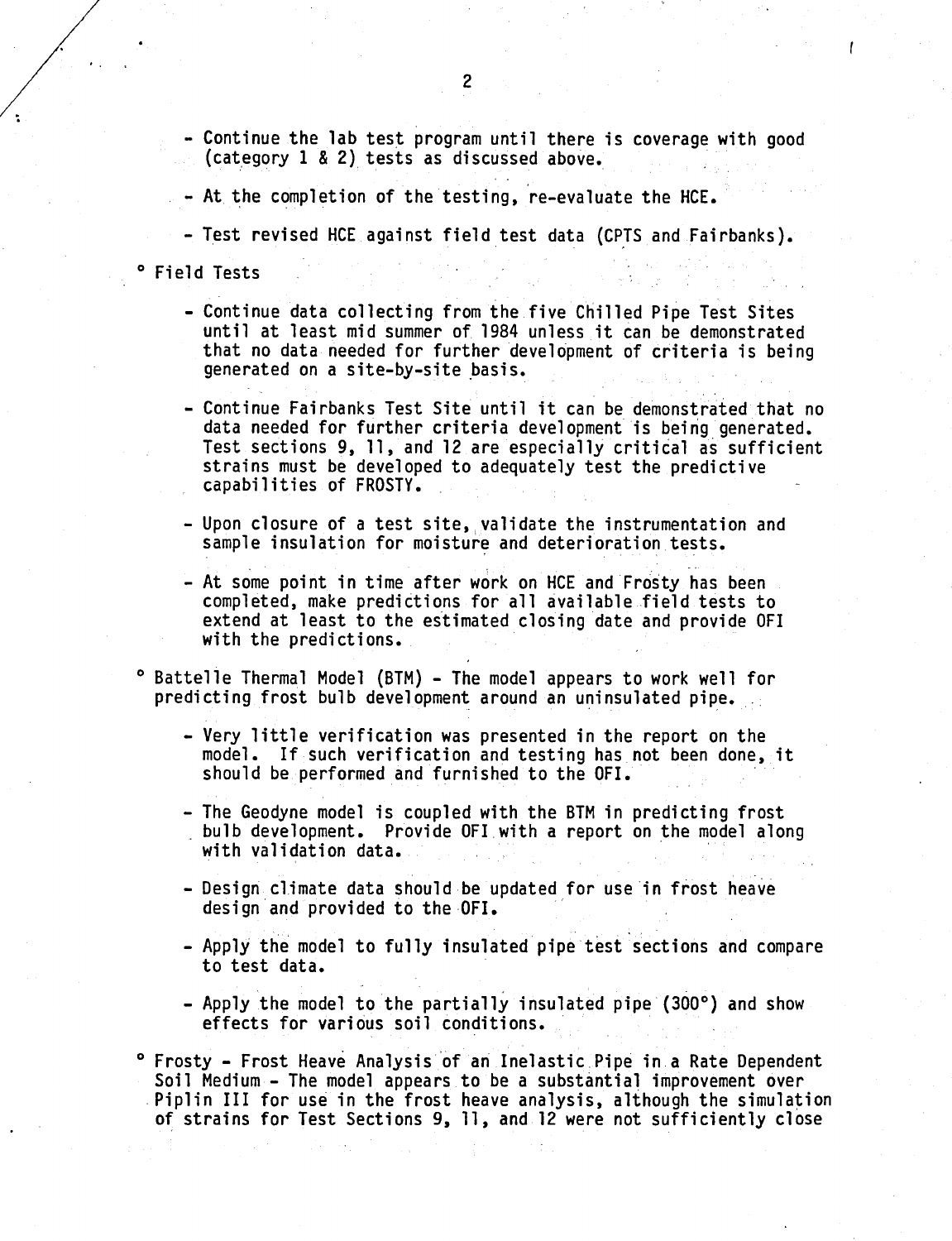to the measured values to provide full assurances of the validity. Such simulations eventually will provide the final verification for the program, however, additional validation should be done before then and provided to the OFI.

- Uplift resistance values are critical inputs to the Frosty program and these have been developed by relatively weak application of standard soil mechanic analyses and very limited field testing.<br>The input values need to be strengthened. Your attempt to model the uplift resistance curves may be helpful but you still may have to provide conservative bounds for the values.
- -Frosty is a two-dimensional.program that can be used only on straight pipe. It is understood that you are developing a subroutine, Frosty B, to analyze effects of bends on pipe stress. This program should be validated and submitted with the additional validation on Frosty.

Application of system to mile-by-mile design.

- Density and total gradation of a soil, as well as the fraction passing the 200 mesh screen, have a strong influence on heave potential. It is not clear that the simple criteria for selecting the design soil at a given location will result in a conservative frost heave evaluation. The HCE should be exercised on many soil gradations and an attempt made to better define critical parameters for selecting the design soil.
- Evaluate mitigative modes to determine threshold where each would be used.
- Evaluate effect of total heave where 300° insulation is used and identify conditions that would prohibit use because of· the amount of heave.
- $\ddot{\phantom{a}}$ - Evaluate design strategies, other than designing specifically<br>for each location, that eliminate the need for extremely accurate selection of design soil type. As an example, maximum restrained heave for the worst restrained condition to keep pipe strain. within 0.4% could be established. Any soil condition that indicated equal free heave would require mitigation. Other strategies could be developed.
- Evaluate the 300° insulation mode from the standpoint of<br>insulation reliability, effectiveness, and cost. It may be so attractive that it could be used very freely to avoid having to completely "fine tune" the design system. In the evaluation analyze the elements of conservatism that are built into the system to show that it is a reasonable value.

In addition to the general commments outlined above, the following specific comments on Appendix 21A are provided: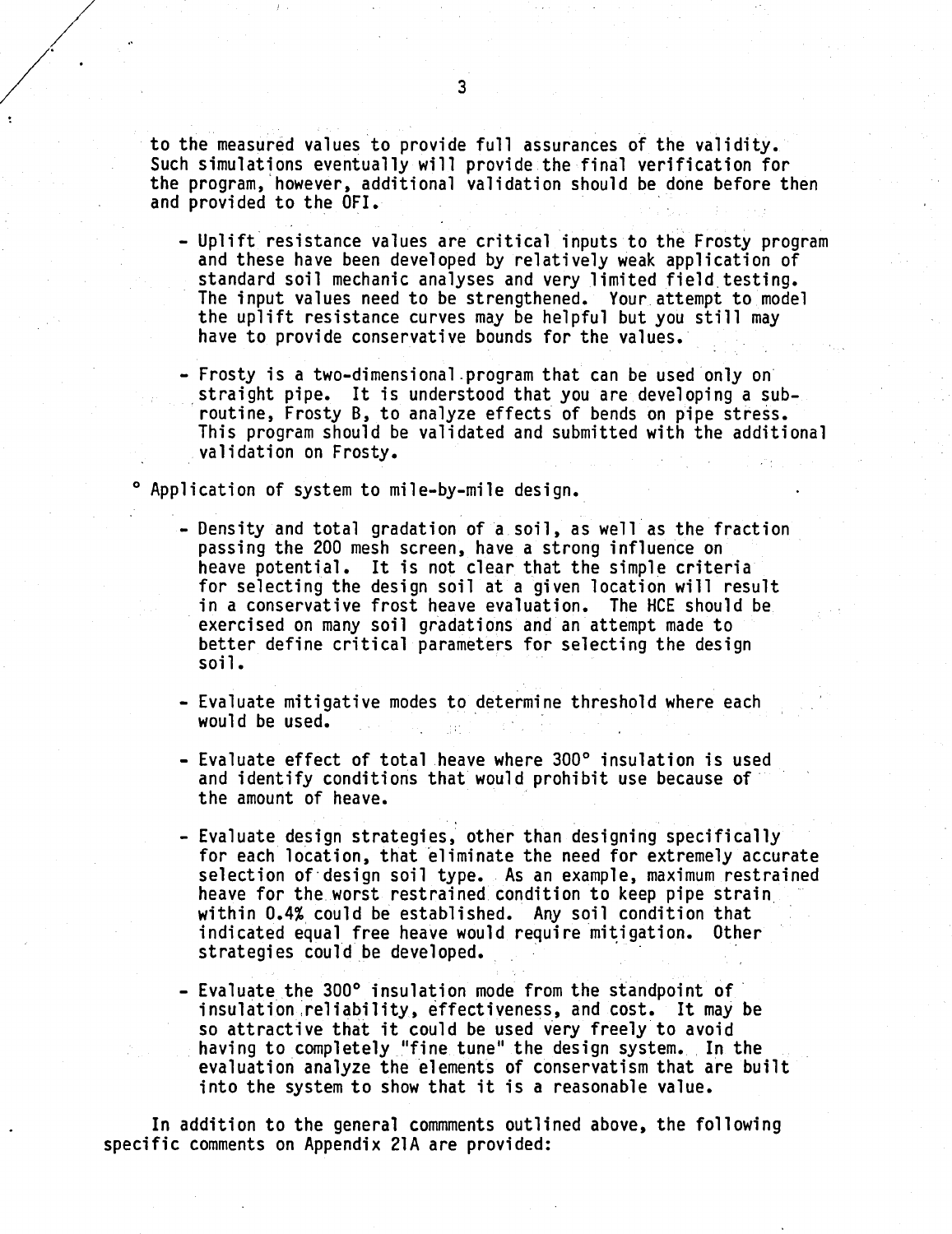- Par 1.0- The second sentence is a little misleading as the chilled gas will have little effect on thawing, settlement, or slope stability. These are more related to the broader effects of the workpad. Revise the sentence to read "The design chosen to mitigate the undesirable effects from such conditions on pipe integrity is the transportation of the gas at a temperature less than  $32^{\circ}F$  (0°C)".
- Page 21 A-5 2nd and 3rd bullets. It is unlikely that you will ever have sufficient information to change these assumptions to a less conservative value. For the water table, it would probably be more realistic to consider seasonal effects of the active layer on the adverse effects of the water table.
- Par 3.1.4 Does the last sentence of the second paragraph still hold? If not, revise.
- Par 3.2.5 Because of minor effects, consider dropping downward compression<br>from the model.
- Par 3.3 Predictions and comparisons are certainly encouraging but it has not been thoroughly demonstrated that they can be made accurately. Additional analyses need to be made after continued movement has occurred in the field.
- Par 3.5 1st bullet After the first sentence add "The insulation will enhance thaw of the backfill in the summer which will assist in the release of strain in the pipe."

Although neither of the insulated modes above have been fully demonstrated as to effectiveness, this should be accomplished by studies outlined under the third bullet above.

The heat-pipe mode would appear to be acceptable but has no stress analysis to back it up.

How will the point for start of measurement be determined for the 100 foot extension?

Each of the modes may introduce problems that have not been addressed in other sections of the Design Criteria Manual. For example, the 300° insulation with unrevegetated backfill above could cause erosion problems and will cause cross drainage problems. Animal crossings would have to be considered for an elevated line. Criteria for handling such problems must be developed.and added by addenda to criteria sections at an appropriate time.

Par 4.1 Add bullet "Ill-defined transition between heaving and nonheaving zone".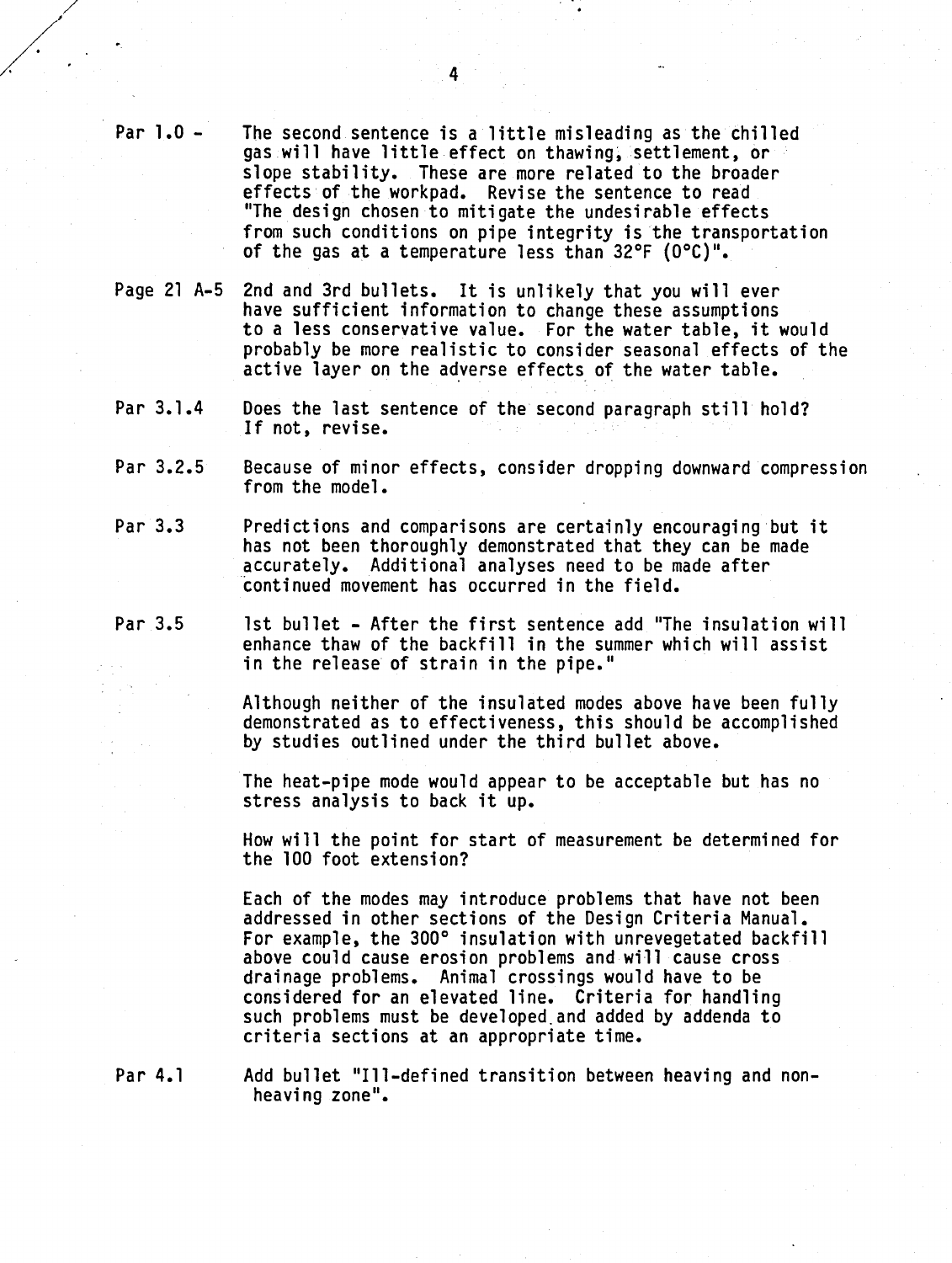Par 4.2

The OFI considers a monitoring system for detecting movement of the line is a critical element for pipelines in arctic or subarctic soils. Further, development may require<br>new technology. On any schedule for remobilization, development of a monitoring system should start early and be funded adequately for a strong effort.

Sincerely,

 $\mathcal{P}=\mathcal{P}(\mathcal{P},\mathcal{Q})$ 

 $\frac{1}{2}$  , where  $\frac{1}{2}$ 

 $\mathcal{L}$ 

 $\label{eq:2.1} \begin{split} \mathcal{L}_{\text{max}}(\mathcal{A}) & = \mathcal{L}_{\text{max}}(\mathcal{A}) \left[ \mathcal{L}_{\text{max}}(\mathcal{A}) - \mathcal{L}_{\text{max}}(\mathcal{A}) \right] \left[ \mathcal{L}_{\text{max}}(\mathcal{A}) - \mathcal{L}_{\text{max}}(\mathcal{A}) \right] \left[ \mathcal{L}_{\text{max}}(\mathcal{A}) \right] \left[ \mathcal{L}_{\text{max}}(\mathcal{A}) \right] \left[ \mathcal{L}_{\text{max}}(\mathcal{A}) \right] \left[ \mathcal{L}_{\text{max}}(\mathcal{A$ 

 $\mathcal{L}^{\mathcal{L}}$ 

a ang P

 $\mathcal{L}^{\mathcal{A}}$ 

 $\mathcal{F}^{\text{max}}_{\text{max}}$  and  $\mathcal{F}^{\text{max}}_{\text{max}}$ 

 $\mathcal{L}^{\text{max}}_{\text{max}}$  , where  $\mathcal{L}^{\text{max}}_{\text{max}}$ 

William 2. Black

 $\frac{1}{2}$  ,  $\frac{1}{2}$  ,  $\frac{1}{2}$ 

William T. Black Director Office of Engineering Review

 $\mathcal{L}_{\text{max}}$  , where  $\mathcal{L}_{\text{max}}$  are the state of the state of  $\mathcal{L}_{\text{max}}$ 

 $\frac{d\mathbf{y}}{dt}$  is a signal

 $\label{eq:1} \mathcal{D}(\mathcal{C}) = \mathcal{D}(\mathcal{C}) = \mathcal{D}(\mathcal{C}) = \mathcal{D}(\mathcal{C})$  $\label{eq:2.1} \mathcal{L}(\mathcal{L}^{\mathcal{A}}_{\mathcal{A}}(\mathcal{A}^{\mathcal{A}}_{\mathcal{A}})) = \mathcal{L}(\mathcal{L}^{\mathcal{A}}_{\mathcal{A}}(\mathcal{A}^{\mathcal{A}}_{\mathcal{A}})) = \mathcal{L}(\mathcal{L}^{\mathcal{A}}_{\mathcal{A}}(\mathcal{A}^{\mathcal{A}}_{\mathcal{A}})) = \mathcal{L}(\mathcal{A}^{\mathcal{A}}_{\mathcal{A}}(\mathcal{A}^{\mathcal{A}}_{\mathcal{A}}))$ 

 $\frac{1}{2} \frac{1}{2} \sum_{i=1}^{n} \frac{1}{2} \sum_{i=1}^{n} \frac{1}{2} \sum_{i=1}^{n} \frac{1}{2} \sum_{i=1}^{n} \frac{1}{2} \sum_{i=1}^{n} \frac{1}{2} \sum_{i=1}^{n} \frac{1}{2} \sum_{i=1}^{n} \frac{1}{2} \sum_{i=1}^{n} \frac{1}{2} \sum_{i=1}^{n} \frac{1}{2} \sum_{i=1}^{n} \frac{1}{2} \sum_{i=1}^{n} \frac{1}{2} \sum_{i=1}^{n} \frac{1}{2} \sum$ 

 $\sim 10^7$ 

(4) 法保险人的

CC: Rhett Kari 0tt Fisher Legg Myrick Hauser Sotak